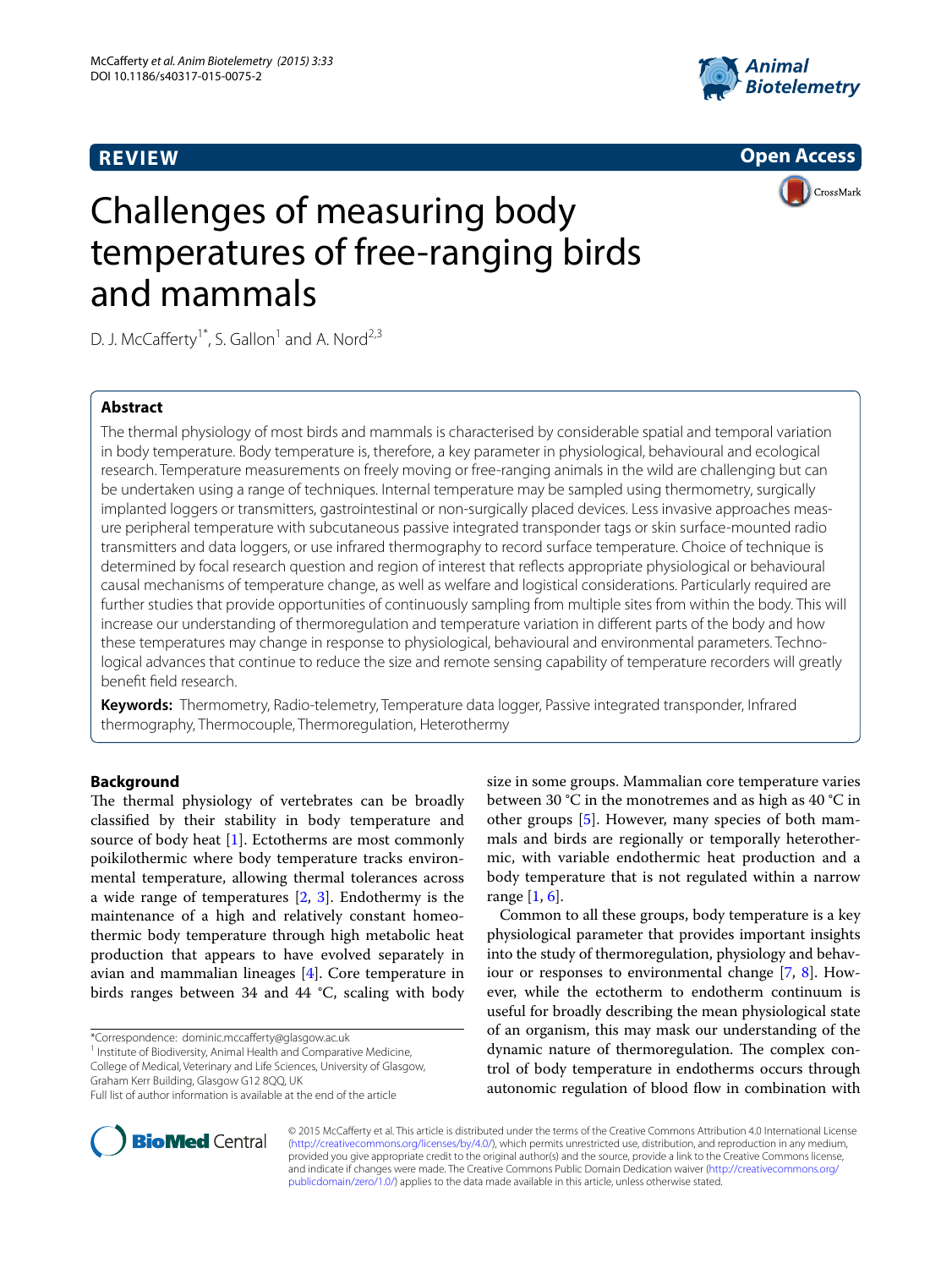a number of processes including shivering and non-shivering thermogenesis, panting or sweating and by a range of thermoregulatory behaviours  $[1, 9]$  $[1, 9]$  $[1, 9]$ . It is a common misassumption that there exists a standard reference core or deep body temperature for each species and each individual  $[10]$  $[10]$ . The temperature of any anatomical region is a product of metabolic heat production and blood flow within that region, including the rate of heat lost from physical processes [[10\]](#page-7-9). Confusingly rectal or cloacal temperature is often used synonymously with the terms core or deep body temperature and not surprisingly considerable research effort has been invested in cross-validation of techniques to measure these respective temperatures  $[11–14]$  $[11–14]$  $[11–14]$  $[11–14]$ . Therefore, for any study involving body temperature measurement it is important to understand the spatial variation and differential regulation in temperature within the body and how the temperature of different body regions may change with time and environmental context. Here, the term core temperature is used throughout to describe the homeostatic temperature within the centre of the body.

Accordingly, the first step in deciding which technique to use when sampling temperature from an animal is to determine which body region is suited to answer the research question and on what timescale measurements are required. Precision and response time of the sensor should be chosen to reflect the rate of change of temperature at that site. However, choice of measurement sites may be constrained by the extent to which invasive methods are appropriate for the study species.

This review is aimed at researchers wishing to undertake body temperature measurements on freely moving or free-ranging birds and mammals. In particular, the merits of a range of techniques that are suited to studies of animals in the wild are considered (Table [1](#page-2-0)). This is intended to help researchers choose the most appropriate technologies and complements previous reviews that have focused either on single techniques [[15–](#page-7-12)[17](#page-7-13)] or have examined body temperature measurement in particular taxonomic groups [[10,](#page-7-9) [18,](#page-7-14) [19](#page-7-15)]. The current review compares techniques that measure core and peripheral temperature and discusses calibration, analytical approaches and future instrument design.

# **Internal temperature**

### **Thermometry**

Rectal or cloacal temperature is commonly measured using thermometry. This fast, affordable, and minimally invasive method relies on inserting a thin temperaturesensitive probe into the rectum via the anus or cloaca [[20–](#page-7-16)[22](#page-7-17)]. It is commonly undertaken using thermocouples or thermistors either custom adapted for use or using standard medical or veterinary thermometers.

Oesophageal temperature may also be taken in this way [[23\]](#page-7-18). Thermometry has wide applicability in ecology, and has been used for example to record functional thermoregulation in relation to climatic variables, immune function, natural occurrence of pathogen infection and when studying the ontogeny of thermoregulation [[20](#page-7-16),  $24-27$  $24-27$ ]. While highly accurate and repeatable  $[20]$ , thermometry generally only provides a cross-sectional temperature sample, because subjects must be captured and handled during sampling. The stress of capture and indeed the temperature measurement itself can bring about stress-induced hyperthermia (SIH) mediated by the sympathetic adrenal and the hypothalamic–pituitary–adrenal (HPA) axes, as well as through increased metabolic heat production associated with the escape response [[28](#page-7-21), [29\]](#page-7-22). Therefore, the time from capture to measurement should be as rapid as possible, particularly for small animals. For example, measurement of rectal temperature in mice typically results in an increase of 0.5–1.5 °C in 10–15 min [\[23](#page-7-18)] and is associated with peripheral cooling at the surface through vasoconstriction [[30\]](#page-7-23). Thermometry is, therefore, inappropriate for studying functional body temperature responses or longitudinal patterns in body temperature regulation in free-ranging or free-moving animals. This problem can be partly remedied by physically attaching one or several thermocouples by leads to different body regions to allow for continuous body temperature recordings (Nord and Folkow, unpublished data) or by connecting temperature sensors to an externally mounted radio transmitter [[31\]](#page-7-24). However, physical attachment is a viable option only for inactive, or relatively inactive animals or when contained in a confined space (such as a metabolic chamber or a roosting cavity) where thermocouple wiring can be adjusted to confinement size and animal movement is relatively small. Stress from having the thermocouple attached may also bias the temperature reading (Esa Hohtola, pers. comm., see also [[32\]](#page-8-0)). Regardless of such shortcomings, thermometry remains an inexpensive, fast, and attractive method for body temperature recording, especially when cross-sectional data are desirable and subjects can be caught and measured with relative ease. With larger animals, measurements of blood and muscle temperature may be made by percutaneous insertion of a thermistor via a catheter and temperature logged with a surface-mounted recorder [[33–](#page-8-1)[35\]](#page-8-2). This allows for continuous monitoring of body temperature while animals are exhibiting natural behaviours but requires recapture of the animal for removal of instrument.

One indirect thermometry method of estimating rectal temperature is to measure the temperature of newly defecated faeces [[36](#page-8-3)]. This technique has recently been applied to body temperature measurement by careful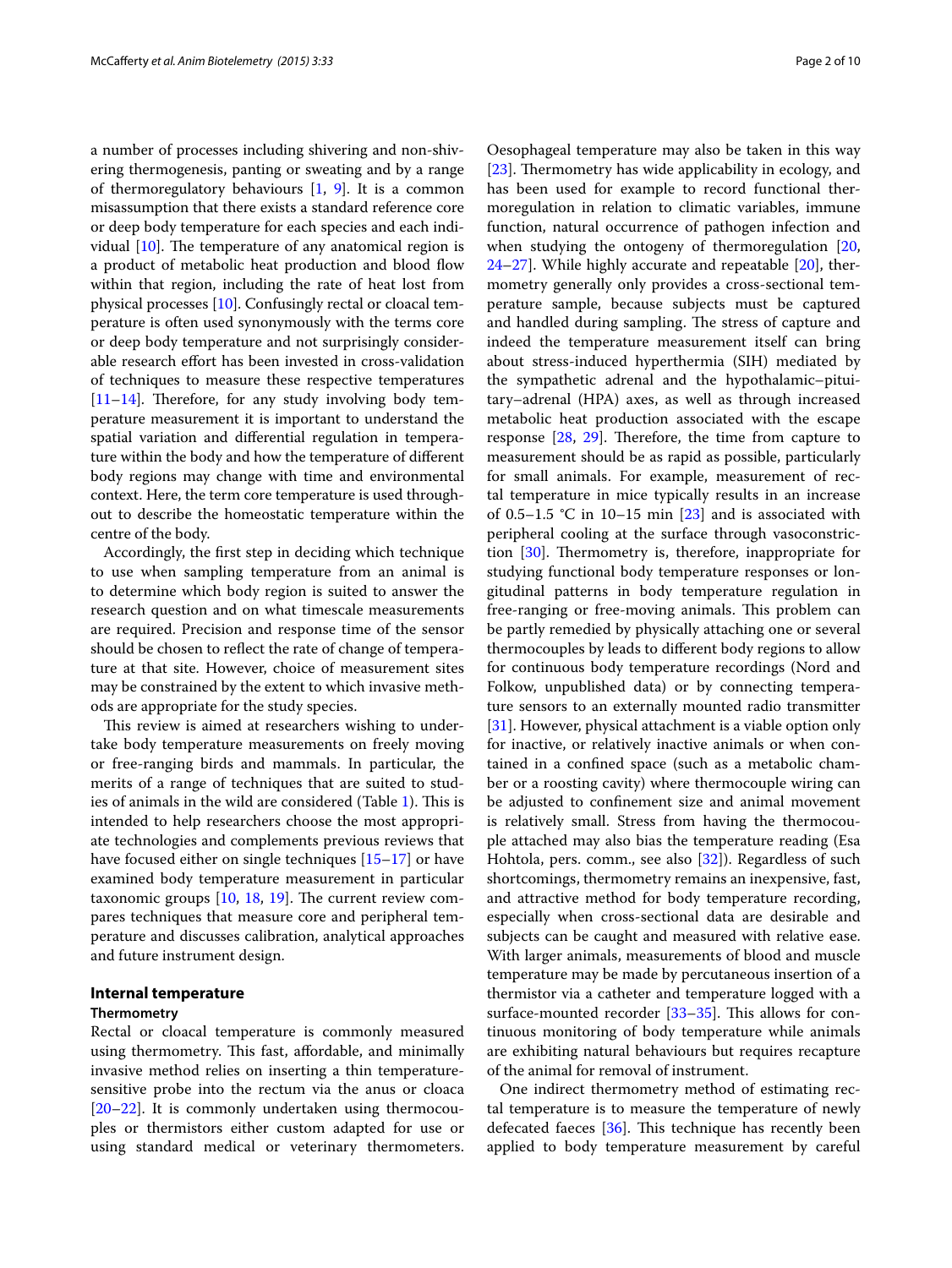|                                                                     |          |          |            | Table 1  Advantages and disadvantages of different methods used to measure body temperature of birds and mammals                                      |                                                                                                                                                                                                                                                    |
|---------------------------------------------------------------------|----------|----------|------------|-------------------------------------------------------------------------------------------------------------------------------------------------------|----------------------------------------------------------------------------------------------------------------------------------------------------------------------------------------------------------------------------------------------------|
| Method                                                              | Capture  | Surgery  | Continuous | Advantages                                                                                                                                            | Disadvantages                                                                                                                                                                                                                                      |
| Thermometry, e.g. rectal, oesophageal                               | ↘        | $\times$ | $\times$   | Quick, low-cost, core temperature measurement                                                                                                         | moving animals. Stress responses may influence body<br>Single point measurement, difficult to make on freely<br>temperature                                                                                                                        |
| Implanted data loggers                                              |          |          | ↘          | months/years. Can be combined with other sensors,<br>Measurement of internal temperature(s) over many<br>e.g. heart rate                              | Surgical constraints, most cases require recapture for data<br>recovery. Data logger size limitations                                                                                                                                              |
| Radio transmitters: Implanted                                       |          |          | ↘          | Measurement of internal temperature(s) that can be<br>remotely recorded                                                                               | Measurement duration limited by battery power. External<br>receiver or manual data logging system required for<br>continuous recording                                                                                                             |
| Radio transmitters: Skin surface                                    |          | $\times$ | ↘          | Remote measurement of skin temperature. Easily<br>attached by glue                                                                                    | mental conditions as well as physiological parameters.<br>Signal noise increased by movement. External devices<br>As above. Skin temperature is influenced by environ-<br>increase drag                                                            |
| Gastrointestinal devices                                            |          | $\times$ | ↘          | Deployment by feed tube/ingested. Continuous record-<br>ing of internal temperature. Detection of prey/food<br>intake                                 | period may be limited by gut passage time. Device size<br>influenced by ingestion/digestion. Measurement<br>May require anaesthesia or sedation. Temperature<br>limitations                                                                        |
| Non-surgical implants, e.g. rectal,<br>aural, vaginal               | ↘        | $\times$ | ↘          | Internal temperature measurement avoiding surgery                                                                                                     | Temporary measurement of body region may constrain<br>biological function and limits measurement duration                                                                                                                                          |
| Faecal temperature                                                  | $\times$ | $\times$ | $\times$   | Non-invasive proxy of rectal temperature                                                                                                              | Calibration of rectal temperature with faecal temperature<br>required. Temperature prone to vary with environmen-<br>tal conditions                                                                                                                |
| PIT tags                                                            |          | $\times$ | ×          | Low-cost, minimally invasive, multiple discrete measure-<br>ments avoiding recapture. Temperature measurement<br>possible throughout life of organism | Non-continuous measurement limited by RFID receiver<br>placement. Reading range restricts measurement to<br>close proximity. Migration of tag in some cases                                                                                        |
| IR thermography                                                     | ×        | ×        | ↘          | temporal resolution. Thermal video allows temperature<br>Remote, non-invasive, sampling with high spatial and<br>measurement of discrete behaviours   | clearly reflect internal temperature. Continuous record-<br>ing of thermal video over several hours may be limited<br>Influenced by environmental conditions and may not<br>by memory. Animal must be within field of view of<br>researcher/camera |
| IR thermometry                                                      | $\times$ | $\times$ | ×          | Remote, non-invasive recording of surface temperature.<br>Low cost (cf. IRT)                                                                          | Spatial resolution limited by increasing measurement<br>area with distance. Typical distances of 1-5 m                                                                                                                                             |
| Temperature-sensitive paint                                         |          | $\times$ | ×          | Rapid assessment of temperature range of surface by<br>colour change                                                                                  | Low accuracy and resolution. Toxicity and visual marking<br>may affect health/behaviour/predation risk                                                                                                                                             |
| Capture, surgery or continuous recording is noted: yes (v'), no (x) |          |          |            |                                                                                                                                                       |                                                                                                                                                                                                                                                    |

<span id="page-2-0"></span>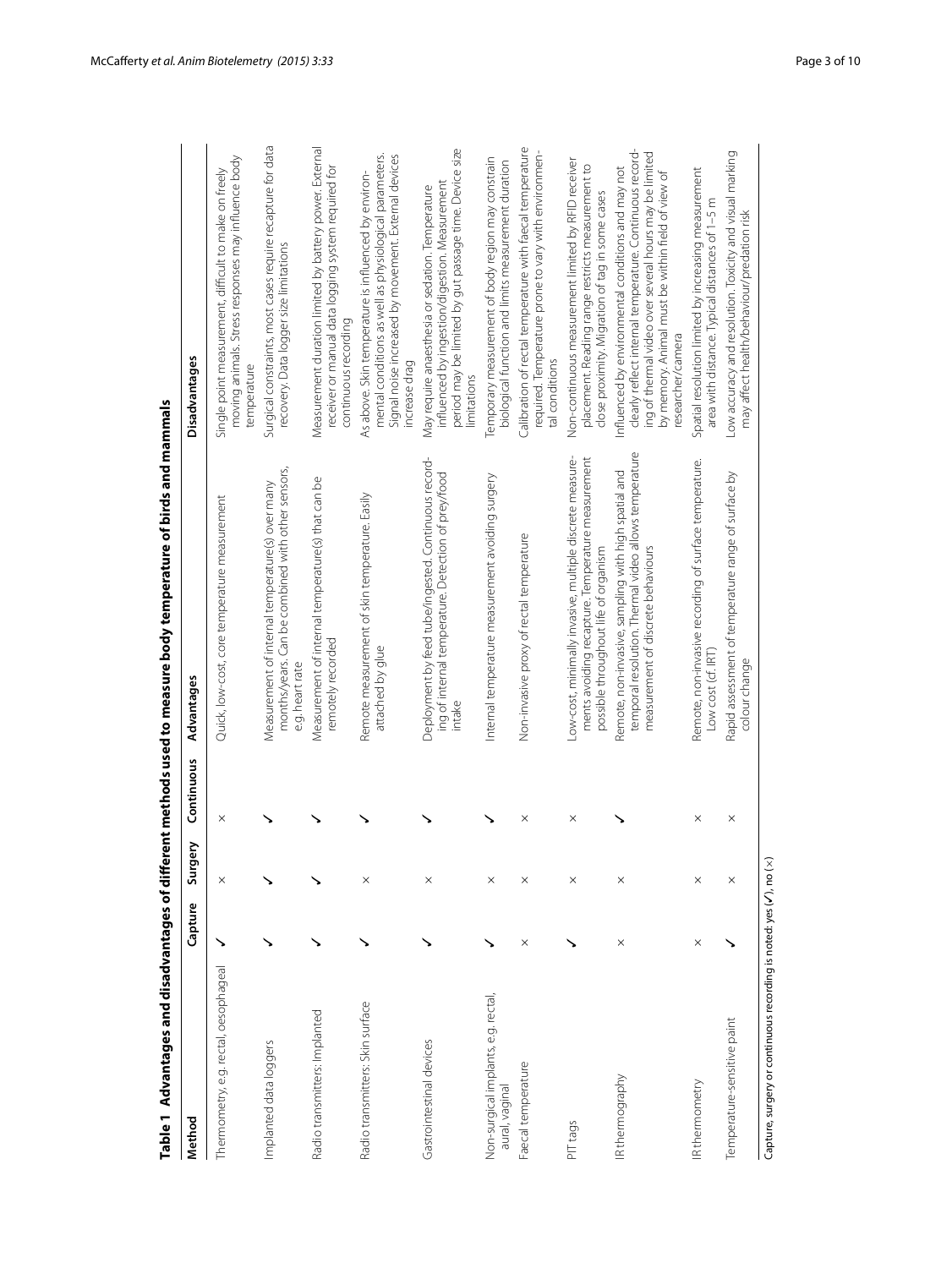calibration of the rate of temperature change following defecation [[37\]](#page-8-4). However, it is likely to have limited applicability by the fact that it only provides single time point measurement and will be strongly influenced by changes in environmental conditions.

#### **Surgical implants**

Intra-peritoneal (and sometimes also intra-abdominal) implants are commonly used when continuous long-term body temperature profiles are desirable, such as when studying the functional characteristics of thermoregulation. Implantable temperature-sensitive devices have been used for this purpose in a wide range of species (see references in  $[17]$  $[17]$ ), and have provided considerable insights into the thermal biology of a large number of free-ranging animals. The devices basically come in two forms; data loggers and radio transmitters. Common to all implants is the need for surgery, which requires anaesthesia. Sedation itself is often unproblematic, but mortality may occur despite proper dosage  $[38]$  $[38]$  so care must be taken to monitor vital signs and provide post-surgical recovery. Although surgical implantation is logistically demanding, it has been successfully used on wild animals by either transporting animals to temporary surgical facility [\[39](#page-8-6)] or directly undertaking surgery in the field [[40\]](#page-8-7). Implantation of devices may actually be preferable to externally attached loggers in long-term studies [[41](#page-8-8)].

#### *Data loggers*

Most data loggers integrate a thermistor, a real-time clock, and an internal memory for storing temperature, time and date at a user-defined interval. Temperature sensors may be held within the body of the logger but where more rapid response rates are required these can be mounted on external leads or on the surface of the instrument [[42](#page-8-9)]. Data loggers are invaluable when recording long-term body temperature profiles and are often combined with heart rate loggers [[43](#page-8-10)[–45](#page-8-11)]. Logger weight considerations can constrain use of many commercially available data loggers on small species. For example, Thermocron iButtons (Dallas Semiconductor, Sunnyvale, CA, USA), which are amongst the smallest available data loggers, weigh approximately 3 g in their standard format. However, iButtons can be remodelled for a 50 % weight reduction  $[17]$  $[17]$  and water proofing  $[19]$  $[19]$ , which allows for measurements on considerably smaller subjects ( $\geq$ 30 g).

Implanted data loggers are, therefore, particularly suited to long-term deployments. Examples of these include studies on thermoregulation [\[42](#page-8-9), [43](#page-8-10)], circadian rhythms [[39,](#page-8-6) [46](#page-8-12)[–48](#page-8-13)], hibernation and torpor [[40,](#page-8-7) [49](#page-8-14), [50](#page-8-15)], temperature change during diving and foraging [[43,](#page-8-10) [51](#page-8-16), [52\]](#page-8-17), incubation [[53\]](#page-8-18), egg laying in monotremes [\[54\]](#page-8-19) and

comparison between wild and captive species [\[47,](#page-8-20) [55](#page-8-21)]. One disadvantage with data loggers is that animals must normally be recaptured for data retrieval, which can be difficult or even impossible for some species. Technological solutions have been developed to remedy this, for example using UHF transmission of temperature data to a telemetry collar that can then transmit data by VHF [[56\]](#page-8-22) or implanted archive tags on pinnipeds that float to the sea surface and transmit data by satellite when the animal dies [[57](#page-8-23)].

# *Radio transmitters*

Animals implanted with radio temperature transmitters do not require recapture as data are transmitted continuously, and in general the small size does not impose weight constraints. However, the applicability of radio transmitters can be constrained by battery life and signal strength is sometimes compromised in structurally complex habitats. In addition, transmitters do not have internal storage capacity, which requires manual recording of signal pulse rate or the purchase of automated recording equipment [\[58](#page-8-24)]. Care must, therefore, be taken when tracking animals to ensure that disturbance does not disrupt natural behaviours. Automated recording systems provide a solution to this problem, allowing recording of multiple individuals where good signal transmission is possible but will obviously be constrained by range size and habitat complexity for some species. Regardless of such potential shortcomings, radio transmitters continue to provide an effective option for remote recording of body temperature in free-ranging animals over relatively long time periods [[50,](#page-8-15) [59](#page-8-25)[–62\]](#page-8-26).

### **Gastrointestinal devices**

Ingestion of radio-telemetry pills or miniaturised data loggers allows a relatively non-invasive method of measuring internal temperature. These devices record temperature during passage through the gastrointestinal tract and have been used widely on relatively large species and in humans [[10,](#page-7-9) [63,](#page-8-27) [64\]](#page-8-28). Recording duration is determined by gut passage rate, which may vary from hours to weeks but in large ruminants devices have been retained for up to 4 years (retention time was actually improved by increasing the size of the device) [\[56](#page-8-22)]. The extent to which gastrointestinal temperature reflects core temperature is dependent on food ingestion and subsequent digestion (and fermentation in the case of ruminants). The temperature recorded may be filtered to account for these processes and thereby provide informative longer term recording of core temperature [\[56](#page-8-22)]. Radio-telemetry pills have the advantage that temperature can be recorded externally and do not require recovery of the pill. Systems that provide a combination of radio-telemetry and data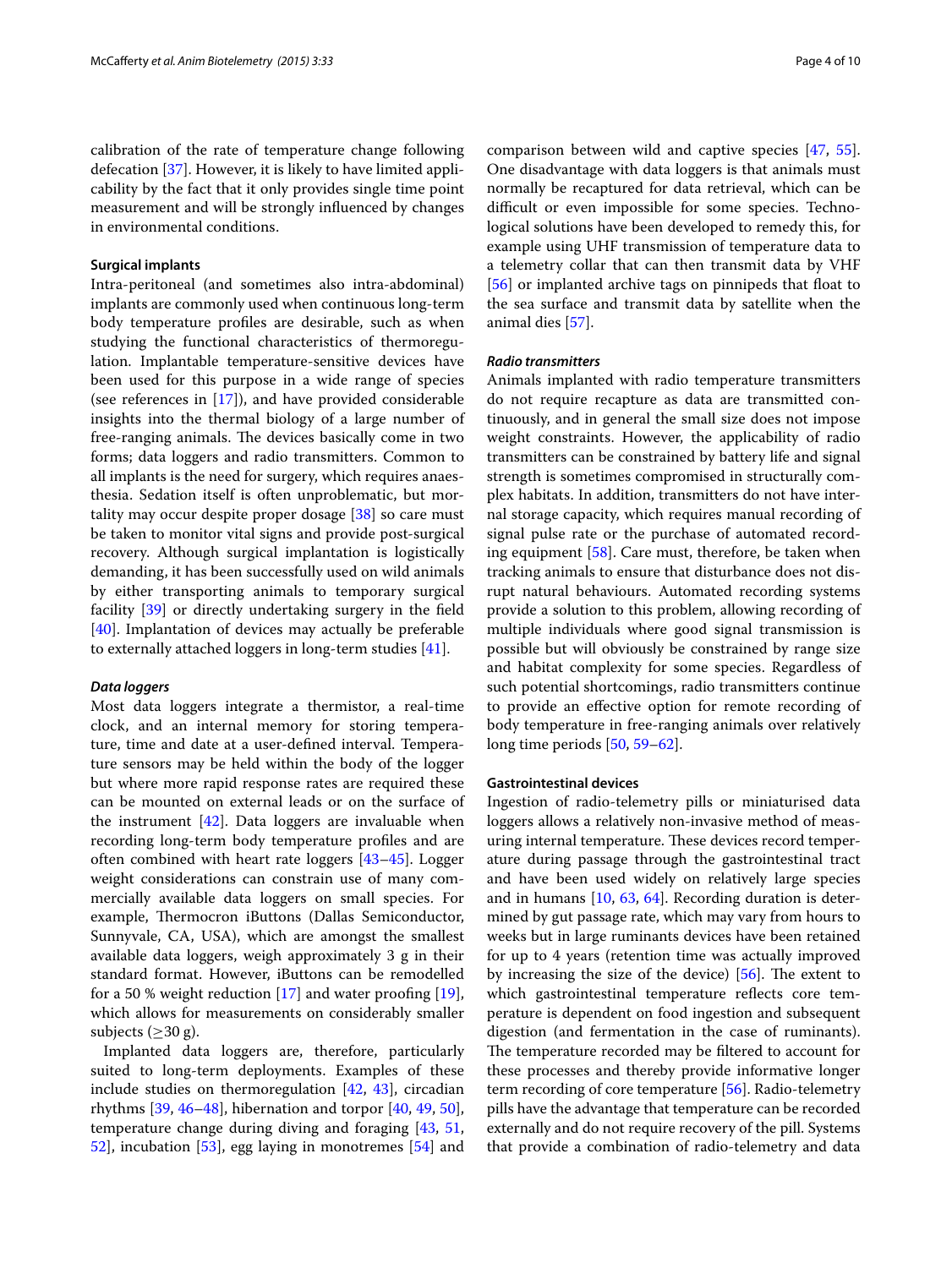logger output have been custom built for this purpose [[56,](#page-8-22) [64](#page-8-28)]. By far the greatest application of gastrointestinal sensors in wild species has been to detect feeding events in marine endotherms, to which these devices are especially appropriate as the stomach temperature of these animals drops temporarily during the ingestion of cooler ectothermic prey [[65](#page-8-29)[–67](#page-8-30)]. The location of the temperature sensor in the stomach will affect the likelihood that ingested prey comes into contact with the sensor [[65,](#page-8-29) [68](#page-8-31)]. Thermistor pills can either be gently pushed through the oesophagus via a flexible silicone intubation tube under anaesthesia or fed to the studied animal inside a refrigerated prey during captive experiments. Recorded temperature measurements are stored in the device and retrieved through stomach flushing at the end of experimentation, e.g. after about 10 days for captive seabirds [\[69\]](#page-8-32). Measured stomach temperatures of free-ranging species are transmitted to an external logger placed on the back of the animals that is subsequently retrieved. More recently signals from temperature sensors are monitored by satellite transmitters and data are directly relayed through the Argos Data Collection and Location System [\[70](#page-8-33)]. Stomach temperature sensors have also been used in conjunction with other temperature loggers to examine physiological processes such as hypothermia [\[71](#page-8-34)] and the heat increment of feeding [[72](#page-8-35)]. More recently, stomach temperature sensors have been identified as a promising method to study the suckling behaviour and the transition to nutritional independence of pinnipeds [\[73](#page-8-36), [74](#page-9-0)].

# **Non‑surgical methods for measurement of internal temperature**

In cases where surgical implantation of temperature sensors may not be possible some novel methods of have been used to obtain internal body temperatures. For example, these include temporarily inserted rectal [\[75](#page-9-1)], vaginal [\[76](#page-9-2)] or aural temperature [\[77](#page-9-3)] data loggers. These techniques may be suited to relatively short time periods (days–weeks) and are especially useful for large species where subjects can be recaptured.

### **Peripheral temperature**

Temperature at the periphery, either below (subcutaneous) or at the skin surface is controlled by peripheral blood circulation and body insulation, and is also affected by environmental factors such as ambient temperature and wind speed. For small animals (where body size typically is not sufficiently large to maintain a regulated core-to-shell temperature gradient), changes in skin surface temperature may be closely correlated with internal temperature [[18,](#page-7-14) [58,](#page-8-24) [78](#page-9-4), [79\]](#page-9-5) but with increasing body size peripheral temperature is generally not a reliable predictor of core temperature  $[80, 81]$  $[80, 81]$  $[80, 81]$ . These factors will be important to consider when evaluating the suitability of peripheral temperature measurement for any given project/research question.

### **Passive integrated transponder (PIT) tags**

In situations where surgery is not practical, it is possible to implant subjects subcutaneously with small temperature-sensitive transponders. These self-contained devices provide both a unique identification number and temperature data [[82\]](#page-9-8). Devices were developed for veterinary applications but have since been used to study body temperature profiles in wild birds [[79](#page-9-5)] and mammals  $[18]$  $[18]$  $[18]$ . At least in birds, implantation is minimally disturbing and does not cause bleeding or subsequent inflammation. Thus, it is not necessary to apply anaesthesia and analgesia and recovery time can be kept short. In addition, because these devices are both small (approximately  $12 \times 2$  mm) and lightweight  $( $0.1 \text{ g}$ )$  they can be implanted into small animals (body mass  $>2$  g). Being contained within a glass container they are also biologically inert, and will remain active throughout the life of the animal. Migration of the tag may be reduced by choosing PIT tags that have an antimigration cap. However, unlike transmitters or data loggers, the implantable transponders do not transmit or store data, but must be within the electromagnetic field of a receiving unit for data to be collected. This poses two problems: firstly, the need for sufficient field strength constrains the maximum distance between the subject and the receiving unit to about 0.3 m. Secondly, because of interference, data collection will become arbitrary if more than one transponder is contained within the same electromagnetic field at any given time. For these reasons, the use of implantable transponders may be more appropriate in captive settings or in field situations were subjects could be contained within the field of the receiving unit (e.g. roosting animals) or can be attracted to the receiver by others means (e.g. receiving unit set up at nests or feeding stations [[19\]](#page-7-15)), and in those cases where only one animal's temperature is of interest. Although PIT tags are generally inserted subcutaneously to record temperature it would be possible to implant them deeper within the body, but of course detection distance would limit the implant location and so may not be suitable for larger species. Care must also be taken to interpret temperature data from PIT tags implanted into different body regions. For example, PIT tags inserted subcutaneously or in semimembranous muscle in goats differed by up to 3.5 °C, while a PIT tag inserted into the retroperitoneum was only 0.2 °C less than temperature recorded by a digital rectal thermometer and an intra-abdominal data logger [[14](#page-7-11)].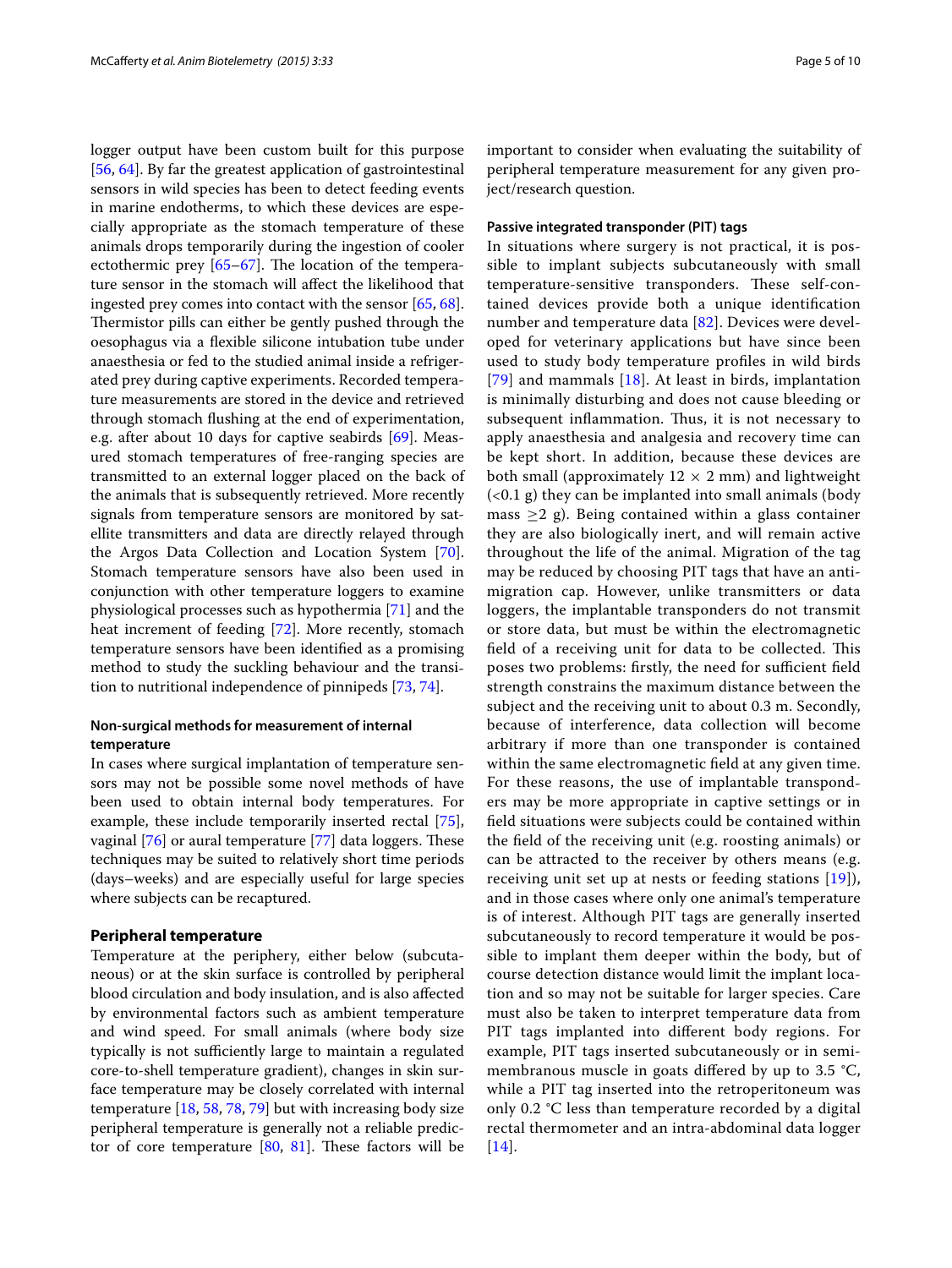#### **Skin temperature measurement**

A commonly used and moderately non-invasive method for temperature sampling involves fitting subjects with an externally attached radio transmitter [[83\]](#page-9-9). Having captured the animal, it is often necessary to trim or remove part of the plumage or fur (normally on the lower back) for the transmitter to be attached in close proximity to the skin. Because only a relatively small area of integument is removed, remaining feathers or fur can effectively cover the attachment site. Thermal images of birds instrumented in this way reveal no obvious differences in surface temperature and, therefore, attachment seems to have little (if any) influence on insulation (McCafferty & Nord, unpublished data; see also [[84\]](#page-9-10)). Other methods of measuring skin temperature include using data loggers mounted to radio collars [\[49](#page-8-14), [85](#page-9-11)] or glued securely with epoxy to the integument to track temperature over several days [[86\]](#page-9-12).

Provided that transmitters are in proper contact with the skin, they will provide reliable, high-resolution data on skin temperature fluctuations [[58,](#page-8-24) [87\]](#page-9-13). Data can also be received over long distances  $(1000+ m)$ . Variation in the proximity of attachment to the skin, which is likely when the pelage or plumage is trimmed rather than removed, will introduce between-subject variation in transmitted temperature and skin temperature will always be influenced to some extent by environmental conditions (Lehmann et al. in review). One additional constraint of externally mounted instruments is the effect of the device on the animal. The recommended size of instruments is 1–5 % of body mass for birds or bats, and 10 % for non-flying animals [\[88](#page-9-14), [89\]](#page-9-15), although it is advisable to assess the full impact of device on drag and energy expenditure [\[90\]](#page-9-16).

### **Infrared thermography**

When subjects cannot or need not be captured, there are possibilities to study body temperature patterns using infrared thermography (IRT). IRT involves the detection of infrared radiation, which is emitted from all surfaces with a temperature above 0 K  $[16]$  $[16]$ . An obvious strength of IRT as compared to other means of temperature sampling is that it allows for an integrated measure of the thermal properties of different surfaces of the body in freely moving animals and functional variation in heat loss from the surface of different body regions [[91](#page-9-17), [92](#page-9-18)]. In endotherms with a relatively thin pelage or plumage, thermal imaging could also be optimised to investigate regional heterothermy. This would allow assessment of the extent to which animals strategically alter blood flow to the body periphery to control heat loss. However, IRT only determines surface temperature and, therefore, changes in internal temperature must be measured using other techniques (e.g. [\[93\]](#page-9-19)). Attempts have been made to correlate IRT surface temperature measurements with core body temperature. For example, by removing a small area of plumage from the head of ducklings, scalp temperature was shown to be within 1 °C of cloacal measurements over a range of ambient temperatures [[94\]](#page-9-20). Similarly, facial skin temperature measured via thermal imaging explained more than 80 % of the variation in core body temperature in domestic fowl [\[95](#page-9-21)]. Due to the lack of insulation around the eye, the temperature of this region is often closest to core temperature compared to other peripheral regions. The surface temperature of the eye region is not a reliable predictor of core temperature [[96\]](#page-9-22). However, measurement of temperature of the eye region or other bare skin areas may be useful for detecting stress responses [[97,](#page-9-23) [98\]](#page-9-24).

# **Alternatives to infrared thermography for remote, non‑contact sampling**

Although recent technological advancements have made thermal imaging cameras more affordable, infrared thermometers provide the opportunity to obtain non-invasive measurements of surface temperature at a fraction of the cost. These devices are most accurate when animals can be approached within a few metres and mean (min and max) temperature can be recorded from a given area highlighted by a laser guide [[99](#page-9-25)]. With increasing distance the measurement 'spot' becomes too large for measuring the temperature of specific regions. Nevertheless, these devices gave equally good measurements of skin temperature in ectotherms as did thermistors placed on the skin [[100\]](#page-9-26), but of course peripheral temperature recorded with this technique will differ from cloacal temperature [[101\]](#page-9-27). Infrared sensors can provide continuous monitoring of surface body temperature with an automated data collection system or can also be used remotely in nest boxes to study thermoregulation and torpor [\[102](#page-9-28)]. Surface temperature has been recorded using temperaturesensitive paint but accuracy is relatively poor (ca.  $1 \text{ }^{\circ}C$ ) and requires careful colour calibration [\[94](#page-9-20)]. Toxicity and influence of colour marking on behaviour or predation risk also need to be considered.

# **Calibration and data analysis**

An essential requirement of all body temperature measurement is to calibrate instruments against known standards (i.e. mercury thermometer or platinum resistance thermometer). This can be undertaken in water baths (in the laboratory) or thermos flasks (in the field) or in air in temperature chambers, and is a crucial step to improve the accuracy of temperature data [\[103\]](#page-9-29). It is also essential to account for inter-instrument variation whenever multiple instruments are used on a single animal, single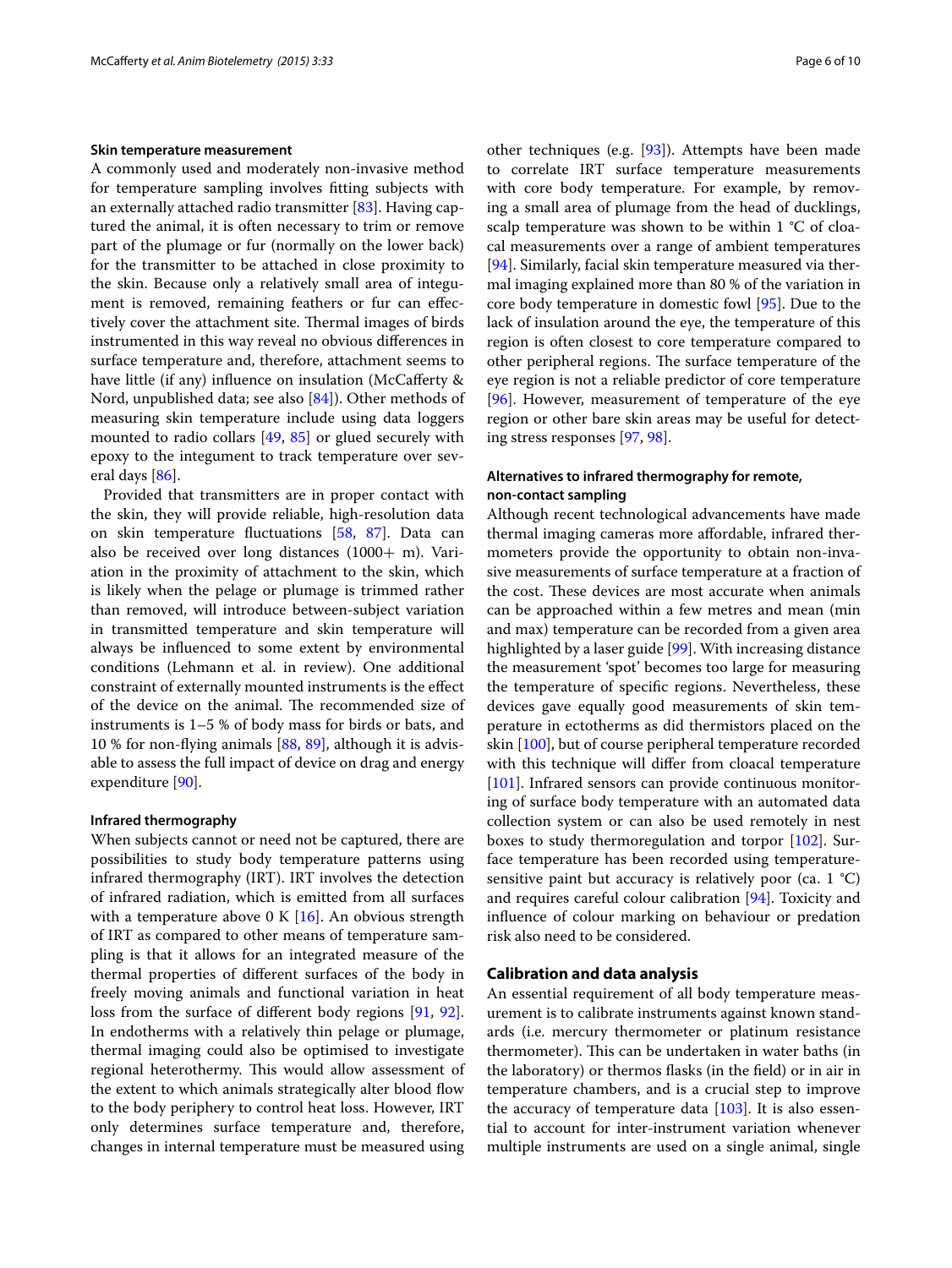instruments are used on many individuals or where many identical temperature-sensing setups are deployed in the same experiment [[104](#page-9-30)]. The importance of calibration drift over time is an important consideration for implanted logging systems and externally mounted radio transmitters [\[105](#page-9-31)]. Where possible, it is, therefore, prudent to check calibration before and after deployment to account for this. For infrared thermography, calibration can be checked against a blackbody of known emissivity that is monitored by a thermocouple/data logger before and after the measurement session or continuously in the field of view [\[77](#page-9-3)].

An essential consideration when interpreting peripheral temperature data relates to the temporal and functional variation in internal–external temperature covariance, especially in large animals [\[81,](#page-9-7) [106](#page-9-32)]. The relationship between internal and peripheral temperature is not always the same in active and inactive animals. For example, when studying the body temperature response to a simulated pathogen infection in birds, there was a strong linear relationship between implanted and externally attached transmitters during the night (when birds were roosting), whereas skin temperature varied independently of core temperature during the day (when active and subjected to variation in ambient temperature and exposure to shade/sun) [\[58](#page-8-24)]. However, skin temperature was a good predictor of cloacal temperature throughout the daily cycle in a different bird species [[107\]](#page-9-33). Care must be taken to investigate the nature of the relationship between core and peripheral temperatures and understand how temperature of different body regions varies with both temporal (day/night, active/passive) and state-dependent (age, sex, size, etc.) factors. Studies relying on remote sensing techniques should, therefore, take proper care to carefully calibrate sampling methods against other regions of the body to assess the extent to which peripheral temperature reflects internal and external temperature. One useful approach that may aid choice of the most reliable/consistent indicator of internal temperature has been to apply multivariate statistical techniques such as principle component analysis to multiple peripheral measurements [[108](#page-9-34)].

Continuous sampling of body temperature is often considered advantageous as it avoids errors associated with non-random point sampling of temperature [\[109](#page-9-35)]. As a consequence researchers are faced with the analysis of high-resolution data over long time periods. Certain data (e.g. those collected by externally mounted radio-telemetry system) may also require filtering due to sampling artefacts associated with movement of animals and/or signal noise  $[58]$  $[58]$ . Customised filtering programs are, therefore, supplied as part of proprietary software or require development of appropriate algorithms. Similarly

thermal imaging requires considerable post-collection extraction of temperature from still or thermal video using image analysis software. One of the greatest difficulties involved is tracking regions of interest as animals move. Researchers should thus not underestimate the time taken for image processing to extract temperature data from complex shapes of animals. Some attempts have been made to use pattern detection algorithms in humans [\[110\]](#page-9-36) but as yet, automated systems for complex shape recognition are not widely used in animal studies, with the exception of counting animals from heat signatures [[111\]](#page-9-37).

For all methods that generate continuous data, it is advised that researchers consider sampling interval prior to the start of data collection, to set the interval between successive data points such that it corresponds to the rate of change expected in any parameter that is investigated (e.g. short sampling interval in studies of thermoregulatory mechanisms; longer sampling interval for core temperature in hibernating animals). Prudency with regard to sampling interval will also maximise logger performance, such that internal memory (where applicable) is not exhausted after an insufficiently long measurement period.

### **Conclusions and future directions**

Measuring internal body temperature in freely moving animals is especially challenging due to the need to implant data loggers or radio transmitters. Where this is not possible for logistical or welfare concerns, less invasive techniques involving measurement of subcutaneous or peripheral temperature, or thermal imaging are widely available (Table [1\)](#page-2-0). Researchers should, therefore, consider carefully if it is the all important 'core' temperature that is needed to answer research questions or if peripheral temperature may be either a suitable proxy or even a more informative measure for the particular questions of interest. For example, in many physiological studies multiple measurements from different regions are likely to be necessary to obtain a sufficiently detailed view of thermoregulatory processes, while in ecological/ behavioural studies one appropriately chosen single temperature measurement may suffice. To this end, sampling interval should also be adjusted such that it provides the necessary temporal resolution in situation where study design may risk exhausting device memory. Particularly required are the development of appropriate methods for sampling from multiple sites from within the body, which will increase our understanding of how temperature varies in different regions/organs and how these change in response to physiological, behavioural and environmental parameters. Acoustic temperature telemetry that is currently used to measure temperature in fish and aquatic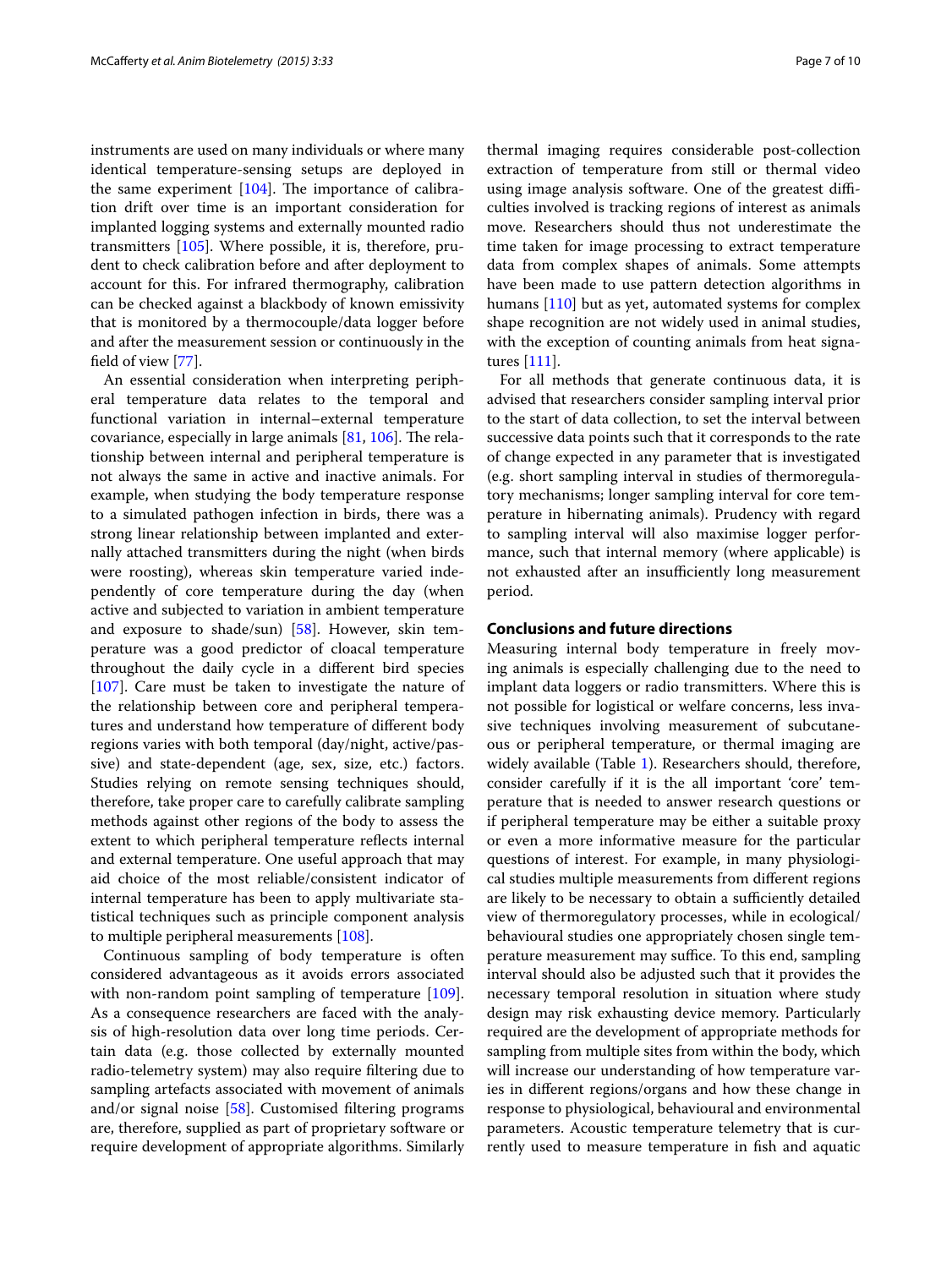reptiles [\[112](#page-9-38)] could also be useful for remote temperature sensing of diving birds and mammals. Future applications will be aided by technological advances that continue to reduce the size and data gathering capabilities of temperature-sensing methods. In particular, the development of medical sensing systems linked to mobile phone and wifi communication [\[113\]](#page-9-39) provides considerable potential for remote sensing of body temperature in wild animals.

#### **Authors' contributions**

DM, SG and AN jointly organised workshop that provided conceptual basis for review and all undertook writing and editing of the manuscript. All authors read and approved the final manuscript.

### **Author details**

<sup>1</sup> Institute of Biodiversity, Animal Health and Comparative Medicine, College of Medical, Veterinary and Life Sciences, University of Glasgow, Graham Kerr Building, Glasgow G12 8QQ, UK. <sup>2</sup> Department of Arctic and Marine Biology, Arctic Animal Physiology, Arktisk biologibygget, University of Tromsø, 9037 Tromsø, Norway.<sup>3</sup> Section for Evolutionary Ecology, Department of Biology, Lund University, Ecology Building, 22362 Lund, Sweden.

#### **Acknowledgements**

This review was the outcome of WS1 Body temperature measurement in freeranging animals on 24 September 2014 at The 5th Bio-logging Science Symposium (BLS5), Strasbourg, France. The workshop was supported and funded by IBAHCM, University of Glasgow. We thank speakers A. Gleiss, B. Cresswell, E. Hohtola, K. Herborn, N. Weissenböck, P. Jerem, P. Ponganis, P-Y. Henry and S. Annaheim and all participants for very useful discussion of techniques. R. Dwyer kindly provided insights into acoustic temperature measurement. DM was supported in this work by a grant from the Carnegie Trust for the Universities of Scotland. AN was funded by the Royal Physiographic Society in Lund and the Swedish Research Council (Grant No. 637-2013-7442).

#### **Competing interests**

The authors declare that they have no competing interests.

Received: 20 January 2015 Accepted: 11 September 2015 Published online: 30 September 2015

### <span id="page-7-0"></span>**References**

- 1. Randall D, Burggren W, French K. Eckert animal physiology: mechanisms and adaptations. Eckert animal physiology: mechanisms and adaptations, vol. 4. 1997.
- <span id="page-7-1"></span>2. Hoffmann AA, Chown SL, Clusella-Trullas S. Upper thermal limits in terrestrial ectotherms: how constrained are they? Funct Ecol. 2013;27(4):934–49. doi[:10.1111/j.1365-2435.2012.02036.x.](http://dx.doi.org/10.1111/j.1365-2435.2012.02036.x)
- <span id="page-7-2"></span>3. Duman JG. An early classic study of freeze avoidance in marine fish. J Exp Biol. 2014;217(6):820–3. doi:[10.1242/jeb.092239](http://dx.doi.org/10.1242/jeb.092239).
- <span id="page-7-3"></span>4. Clarke A, Portner H-O. Temperature, metabolic power and the evolution of endothermy. Biol Rev. 2010;85(4):703–27. doi[:10.1111/j.1469-185X.2010.00122.x.](http://dx.doi.org/10.1111/j.1469-185X.2010.00122.x)
- <span id="page-7-4"></span>5. Clarke A, Rothery P. Scaling of body temperature in mammals and birds. Funct Ecol. 2008;22(1):58–67. doi[:10.1111/j.1365-2435.2007.01341.x.](http://dx.doi.org/10.1111/j.1365-2435.2007.01341.x)
- <span id="page-7-5"></span>6. Barnes BM. Freeze avoidance in a mammal—body temperatures below 0 degrees C in an arctic hibernator. Science. 1989;244(4912):1593–5. doi[:10.1126/science.2740905](http://dx.doi.org/10.1126/science.2740905).
- <span id="page-7-6"></span>7. Khaliq I, Hof C, Prinzinger R, Boehning-Gaese K, Pfenninger M. Global variation in thermal tolerances and vulnerability of endotherms to climate change. Proc R Soc B Biol Sci. 2014;281(1789). doi:[10.1098/](http://dx.doi.org/10.1098/rspb.2014.1097) [rspb.2014.1097](http://dx.doi.org/10.1098/rspb.2014.1097).
- <span id="page-7-7"></span>8. Sunday JM, Bates AE, Dulvy NK. Global analysis of thermal tolerance and latitude in ectotherms. Proc R Soc B Biol Sci. 2011;278(1713):1823–30. doi[:10.1098/rspb.2010.1295](http://dx.doi.org/10.1098/rspb.2010.1295).
- <span id="page-7-8"></span>Yahav S. Regulation of body temperature: strategies and mechanisms, chapter 37. In: Scanes CG, editor. Sturkie's avian physiology. 6th ed. San Diego: Academic Press; 2015. p. 869–905.
- <span id="page-7-9"></span>10. Taylor NAS, Tipton MJ, Kenny GP. Considerations for the measurement of core, skin and mean body temperatures. J Therm Biol. 2014;46:72– 101. doi[:10.1016/j.jtherbio.2014.10.006](http://dx.doi.org/10.1016/j.jtherbio.2014.10.006).
- <span id="page-7-10"></span>11. Misson BH. Note on measurement of body-temperature in *Gallus domesticus*. J Therm Biol. 1978;3(3):175–6. doi[:10.1016/0306-4565\(78\)90015-3](http://dx.doi.org/10.1016/0306-4565(78)90015-3).
- 12. Green AR, Gates SG, Lawrence LM. Measurement of horse core body temperature. J Therm Biol. 2005;30(5):370–7. doi[:10.1016/j.](http://dx.doi.org/10.1016/j.jtherbio.2005.03.003) [jtherbio.2005.03.003](http://dx.doi.org/10.1016/j.jtherbio.2005.03.003).
- 13. Ozeki LM, Fahlman A, Stenhouse G, Arnemo JM, Caulkett N. Evaluation of the accuracy of different methods of monitoring body temperature in anesthetized brown bears (*Ursus arctos*). J Zoo Wildl Med. 2014;45(4):819–24. doi[:10.1638/2014-0039.1.](http://dx.doi.org/10.1638/2014-0039.1)
- <span id="page-7-11"></span>14. Torrao NA, Hetem RS, Meyer LCR, Fick LG. Assessment of the use of temperature-sensitive microchips to determine core body temperature in goats. Vet Record. 2011;168(12):328–45. doi[:10.1136/vr.c6200.](http://dx.doi.org/10.1136/vr.c6200)
- <span id="page-7-12"></span>15. Special issue on. The contribution of radiotelemetry to the advancement of thermoregulatory research. J Therm Biol. 2012;37(4):249. doi[:10.1016/j.jtherbio.2012.03.001](http://dx.doi.org/10.1016/j.jtherbio.2012.03.001).
- <span id="page-7-25"></span>16. McCafferty DJ. Applications of thermal imaging in avian science. Ibis. 2013;155(1):4–15. doi:[10.1111/ibi.12010](http://dx.doi.org/10.1111/ibi.12010).
- <span id="page-7-13"></span>17. Lovegrove BG. Modification and miniaturization of Thermochron iButtons for surgical implantation into small animals. J Comp Physiol B Biochem Syst Environ Physiol. 2009;179(4):451–8. doi[:10.1007/](http://dx.doi.org/10.1007/s00360-008-0329-x) [s00360-008-0329-x.](http://dx.doi.org/10.1007/s00360-008-0329-x)
- <span id="page-7-14"></span>18. Wacker CB, Daniella Rojas A, Geiser F. The use of small subcutaneous transponders for quantifying thermal biology and torpor in small mammals. J Therm Biol. 2012;37(4):250–4. doi[:10.1016/j.jtherbio.2011.11.007](http://dx.doi.org/10.1016/j.jtherbio.2011.11.007).
- <span id="page-7-15"></span>19. Langer F, Fietz J. Ways to measure body temperature in the field. J Therm Biol. 2014;42:46–51. doi[:10.1016/j.jtherbio.2014.03.002](http://dx.doi.org/10.1016/j.jtherbio.2014.03.002).
- <span id="page-7-16"></span>20. Nord A, Nilsson JF, Sandell MI, Nilsson J-Å. Patterns and dynamics of rest-phase hypothermia in wild and captive blue tits during winter. J Comp Physiol B. 2009;179(6):737–45. doi[:10.1007/s00360-009-0357-1](http://dx.doi.org/10.1007/s00360-009-0357-1).
- 21. Nord A, Nilsson JF, Nilsson J-Å. Nocturnal body temperature in wintering blue tits is affected by roost-site temperature and body reserves. Oecologia. 2011;167(1):21–5.
- <span id="page-7-17"></span>22. vdB Morkel P, Miller M, Jago M, Radcliffe RW, du Preez P, Olea-Popelka F, et al. Serial temperature monitoring and comparison of rectal and muscle temperatures in immobilized free-ranging black rhinoceros (*Diceros bicornis*). J Zoo Wildl Med. 2012;43(1):120–4.
- <span id="page-7-18"></span>23. Haftorn S. Hypothermia of Tits in the Arctic Winter. Ornis Scand. 1972;3(2):153–66.
- <span id="page-7-19"></span>24. Moller AP. Body temperature and fever in a free-living bird. Comp Biochem Physiol B Biochem Mol Biol. 2010;156(1):68–74.
- 25. Pereyra ME, Morton ML. Nestling growth and thermoregulatory development in subalpine Dusky Flycatchers. Auk. 2001;118(1):116–36.
- 26. Nord A, Sköld-Chiriac S, Hasselquist D, Nilsson J-Å. A tradeoff between perceived predation risk and energy conservation revealed by an immune challenge experiment. Oikos. 2014;123(9):1091–100. doi[:10.1111/oik.01221.](http://dx.doi.org/10.1111/oik.01221)
- <span id="page-7-20"></span>27. Piccione G, Caola G, Refinetti R. Maturation of the daily body temperature rhythm in sheep and horse. J Therm Biol. 2002;27(5):333–6. doi[:10.1016/s0306-4565\(01\)00076-6](http://dx.doi.org/10.1016/s0306-4565(01)00076-6).
- <span id="page-7-21"></span>28. Bouwknecht JA, Olivier B, Paylor RE. The stress-induced hyperthermia paradigm as a physiological animal model for anxiety: a review of pharmacological and genetic studies in the mouse. Neurosci Biobehav Rev. 2007;31(1):41–59. doi[:10.1016/j.neubiorev.2006.02.002](http://dx.doi.org/10.1016/j.neubiorev.2006.02.002).
- <span id="page-7-22"></span>29. Busnardo C, Tavares RF, Resstel LBM, Elias LLK, Correa FMA. Paraventricular nucleus modulates autonomic and neuroendocrine responses to acute restraint stress in rats. Auton Neurosci Basic Clin. 2010;158(1– 2):51–7. doi[:10.1016/j.autneu.2010.06.003.](http://dx.doi.org/10.1016/j.autneu.2010.06.003)
- <span id="page-7-23"></span>30. Blessing WW. Lower Brainstem pathways regulating sympathetically mediated changes in cutaneous blood flow. Cell Mol Neurobiol. 2003;23(4–5):527–38. doi[:10.1023/a:1025020029037](http://dx.doi.org/10.1023/a:1025020029037).
- <span id="page-7-24"></span>31. Adams NJ, Pinshow B, Gannes LZ, Biebach H. Body temperatures in free-flying pigeons. J Comp Physiol B Biochem Syst Environ Physiol. 1999;169(3):195–9. doi[:10.1007/s003600050211](http://dx.doi.org/10.1007/s003600050211).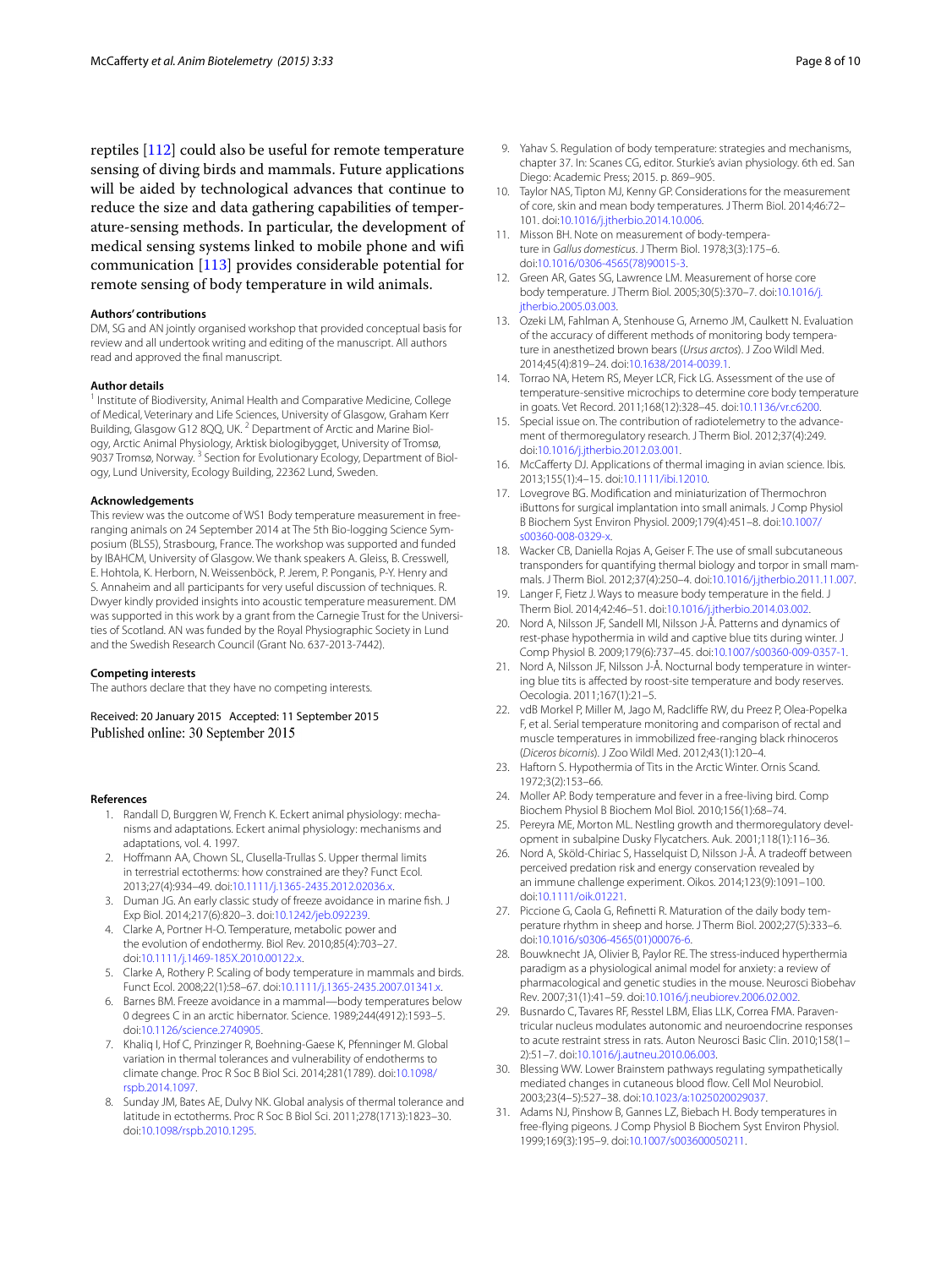- <span id="page-8-0"></span>32. Gray DA, Maloney SK, Kamerman PR. Restraint increases afebrile body temperature but attenuates fever in Pekin ducks (*Anas platyrhynchos*). Am J Physiol Regul Integr Comp Physiol. 2008;294(5):R1666–71.
- <span id="page-8-1"></span>33. Hill RD, Schneider RC, Liggins GC, Schuette AH, Elliott RL, Guppy M, et al. Temperature during free diving of weddell seals. Am J Physiol. 1987;253(2):R344–51.
- 34. Ponganis PJ, Van Dam RP, Levenson DH, Knower T, Ponganis KV, Marshall G. Regional heterothermy and conservation of core temperature in emperor penguins diving under sea ice. Comp Biochem Physiol A Mol Integr Physiol. 2003;135(3):477–87. doi[:10.1016/s1095-6433\(03\)00133-8.](http://dx.doi.org/10.1016/s1095-6433(03)00133-8)
- <span id="page-8-2"></span>35. Meir JU, Ponganis PJ. Blood temperature profiles of diving elephant seals. Physiol Biochem Zool. 2010;83(3):531–40. doi[:10.1086/651070](http://dx.doi.org/10.1086/651070).
- <span id="page-8-3"></span>36. Benedict FG. The physiology of the elephant. Washington: Carnegie Institution; 1936.
- <span id="page-8-4"></span>37. Jensen SA, Mundry R, Nunn CL, Boesch C, Leendertz FH. Non-invasive body temperature measurement of wild chimpanzees using fecal temperature decline. J Wildl Dis. 2009;45(2):542–6.
- <span id="page-8-5"></span>38. Acquarone M, Born EW, Griffiths D, Knutsen LØ, Wiig Ø, Gjertz I. Evaluation of etorphine reversed by diprenorphine for the immobilisation of free-ranging Atlantic walrus (*Odobenus rosmarus rosmarus* L.), vol. 9. NAMMCO Scientific Publications; 2015. doi[:10.7557/3.2944.](http://dx.doi.org/10.7557/3.2944)
- <span id="page-8-6"></span>39. Lubbe A, Hetem RS, McFarland R, Barrett L, Henzi PS, Mitchell D, et al. Thermoregulatory plasticity in free-ranging vervet monkeys, *Chlorocebus pygerythrus*. J Comp Physiol B Biochem Syst Environ Physiol. 2014;184(6):799–809. doi:[10.1007/s00360-014-0835-y](http://dx.doi.org/10.1007/s00360-014-0835-y).
- <span id="page-8-7"></span>40. Friebe A, Evans AL, Arnemo JM, Blanc S, Brunberg S, Fleissner G, et al. Factors affecting date of implantation, parturition, and den entry estimated from activity and body temperature in free-ranging brown bears. PLoS One. 2014;9(7). doi[:10.1371/journal.pone.0101410.](http://dx.doi.org/10.1371/journal.pone.0101410)
- <span id="page-8-8"></span>41. Green JA, Tanton JL, Woakes AJ, Boyd IL, Butler PJ. Effects of long-term implanted data loggers on macaroni penguins *Eudyptes chrysolophus*. J Avian Biol. 2004;35(4):370–6. doi:[10.1111/j.0908-8857.2004.03281.x](http://dx.doi.org/10.1111/j.0908-8857.2004.03281.x).
- <span id="page-8-9"></span>42. Eichhorn G, Groscolas R, Le Glaunec G, Parisel C, Arnold L, Medina P, et al. Heterothermy in growing king penguins. Nat Commun. 2011;2. doi[:10.1038/ncomms1436](http://dx.doi.org/10.1038/ncomms1436).
- <span id="page-8-10"></span>43. Bevan RM, Boyd IL, Butler PJ, Reid K, Woakes AJ, Croxall JP. Heart rates and abdominal temperatures of free-ranging South Georgian shags, *Phalacrocorax georgianus*. J Exp Biol. 1997;200(4):661–75.
- 44. Butler PJ, Bevan RM, Woakes AJ, Croxall JP, Boyd IL. The use of data loggers to determine the energetics and physiology of aquatic birds and mammals. Br J Med Biol Res. 1995;28:1307–17.
- <span id="page-8-11"></span>45. Tøien O, Blake J, Edgar DM, Grahn DA, Heller HC, Barnes BM. Hibernation in black bears: independence of metabolic suppression from body temperature. Science. 2011;331(6019):906–9. doi:[10.1126/](http://dx.doi.org/10.1126/science.1199435) [science.1199435](http://dx.doi.org/10.1126/science.1199435).
- <span id="page-8-12"></span>46. Long RA, Hut RA, Barnes BM. Simultaneous collection of body temperature and activity data in burrowing mammals: a new technique. J Wildl Manag. 2007;71(4):1375–9. doi[:10.2193/2006-399.](http://dx.doi.org/10.2193/2006-399)
- <span id="page-8-20"></span>47. Hilmer S, Algar D, Neck D, Schleucher E. Remote sensing of physiological data: impact of long term captivity on body temperature variation of the feral cat (*Felis catus*) in Australia, recorded via Thermochron iButtons. J Therm Biol. 2010;35(5):205–10. doi:[10.1016/j.](http://dx.doi.org/10.1016/j.jtherbio.2010.05.002) [jtherbio.2010.05.002](http://dx.doi.org/10.1016/j.jtherbio.2010.05.002).
- <span id="page-8-13"></span>48. Mustonen A-M, Asikainen J, Kauhala K, Paakkonen T, Nieminen P. Seasonal rhythms of body temperature in the free-ranging raccoon dog (*Nyctereutes procyonoides*) with special emphasis on winter sleep. Chronobiol Int. 2007;24(6):1095–107. doi[:10.1080/07420520701797999](http://dx.doi.org/10.1080/07420520701797999).
- <span id="page-8-14"></span>49. Dausmann KH. Measuring body temperature in the field—evaluation of external vs. implanted transmitters in a small mammal. J Therm Biol. 2005;30(3):195–202. doi[:10.1016/j.jtherbio.2004.11.003](http://dx.doi.org/10.1016/j.jtherbio.2004.11.003).
- <span id="page-8-15"></span>50. Cooper CE, Withers PC. Patterns of body temperature variation and torpor in the numbat, *Myrmecobius fasciatus* (Marsupialia: Myrmecobiidae). J Therm Biol. 2004;29(6):277–84. doi[:10.1016/j.jtherbio.2004.05.003](http://dx.doi.org/10.1016/j.jtherbio.2004.05.003).
- <span id="page-8-16"></span>51. Schmidt A, Alard F, Handrich Y. Changes in body temperatures in king penguins at sea: the result of fine adjustments in peripheral heat loss? Am J Physiol Regul Integr Comp Physiol. 2006;291(3):R608–18. doi[:10.1152/ajpregu.00826.2005](http://dx.doi.org/10.1152/ajpregu.00826.2005).
- <span id="page-8-17"></span>52. Niizuma Y, Gabrielsen GW, Sato K, Watanuki Y, Naito Y. Brunnich's guillemots (*Uria lomvia*) maintain high temperature in the body core during dives. Comp Biochem Physiol A Mol Integr Physiol. 2007;147(2):438–44. doi[:10.1016/j.cbpa.2007.01.014.](http://dx.doi.org/10.1016/j.cbpa.2007.01.014)
- <span id="page-8-18"></span>53. Gilbert C, Le Maho Y, Perret M, Ancel A. Body temperature changes induced by huddling in breeding male emperor penguins. Am J Physiol Regul Integr Comp Physiol. 2007;292(1):R176–85. doi:[10.1152/](http://dx.doi.org/10.1152/ajpregu.00912.2005) [ajpregu.00912.2005.](http://dx.doi.org/10.1152/ajpregu.00912.2005)
- <span id="page-8-19"></span>54. Nicol S, Andersen NA. Body temperature as an indicator of egg-laying in the echidna, *Tachyglossus aculeatus*. J Therm Biol. 2006;31(6):483–90. doi[:10.1016/j.jtherbio.2006.05.001](http://dx.doi.org/10.1016/j.jtherbio.2006.05.001).
- <span id="page-8-21"></span>55. Warnecke L, Withers PC, Schleucher E, Maloney SK. Body temperature variation of free-ranging and captive southern brown bandicoots *Isoodon obesulus* (Marsupialia: Peramelidae). J Therm Biol. 2007;32(2):72–7. doi[:10.1016/j.jtherbio.2006.10.003](http://dx.doi.org/10.1016/j.jtherbio.2006.10.003).
- <span id="page-8-22"></span>56. Signer C, Ruf T, Schober F, Fluch G, Paumann T, Arnold W. A versatile telemetry system for continuous measurement of heart rate, body temperature and locomotor activity in free-ranging ruminants. Methods Ecol Evol. 2010;1(1):75–85. doi[:10.1111/j.2041-210X.2009.00010.x](http://dx.doi.org/10.1111/j.2041-210X.2009.00010.x).
- <span id="page-8-23"></span>57. Horning M, Haulena M, Tuomi PA, Mellish J-AE. Intraperitoneal implantation of life-long telemetry transmitters in otariids. BMC Vet Res. 2008;4. doi:[10.1186/1746-6148-4-51.](http://dx.doi.org/10.1186/1746-6148-4-51)
- <span id="page-8-24"></span>58. Adelman JS, Córdoba-Córdoba S, Spoelstra K, Wikelski M, Hau M. Radiotelemetry reveals variation in fever and sickness behaviours with latitude in a free-living passerine. Funct Ecol. 2010;24(4):813–23. doi[:10.1111/j.1365-2435.2010.01702.x](http://dx.doi.org/10.1111/j.1365-2435.2010.01702.x).
- <span id="page-8-25"></span>59. Kruuk H, Taylor PT, Mom GAT. Body temperature and foraging behaviour of the Eurasian otter (*Lutra lutra*), in relation to water temperature. J Zool. 1997;241:689–97.
- 60. Brain C, Mitchell D. Body temperature changes in free-ranging baboons (*Papio hamadryas ursinus*) in the Namib Desert, Namibia. Int J Primatol. 1999;20(4):585–98. doi[:10.1023/a:1020394824547.](http://dx.doi.org/10.1023/a:1020394824547)
- 61. Criscuolo F, Gauthier-Clerc M, Le Maho Y, Gabrielsen GW. Brood patch temperature during provocation of incubating common eiders in Ny-Alesund, Svalbard. Polar Res. 2001;20(1):115–8. doi[:10.1111/j.1751-8369.2001.tb00044.x](http://dx.doi.org/10.1111/j.1751-8369.2001.tb00044.x).
- <span id="page-8-26"></span>62. Schmutz JA. Survival of adult red-throated loons (*Gavia stellate*) may be linked to marine conditions. Waterbirds. 2014;37:118–24.
- <span id="page-8-27"></span>63. Thouzeau C, Peters G, Le Bohec C, Le Maho Y. Adjustments of gastric pH, motility and temperature during long-term preservation of stomach contents in free-ranging incubating king penguins. J Exp Biol. 2004;207(15):2715–24. doi[:10.1242/jeb.01074](http://dx.doi.org/10.1242/jeb.01074).
- <span id="page-8-28"></span>64. Weissenboeck NM, Schober F, Fluch G, Weiss C, Paumann T, Schwarz C, et al. Reusable biotelemetric capsules: a convenient and reliable method for measuring core body temperature in large mammals during gut passage. J Therm Biol. 2010;35(3):147–53. doi[:10.1016/j.](http://dx.doi.org/10.1016/j.jtherbio.2010.02.001) [jtherbio.2010.02.001](http://dx.doi.org/10.1016/j.jtherbio.2010.02.001).
- <span id="page-8-29"></span>65. Wilson RP, Putz K, Gremillet D, Culik BM, Kierspel M, Regel J, et al. Reliability of stomach temperature-changes in determining feeding characteristics of seabirds. J Exp Biol. 1995;198(5):1115–35.
- 66. Kato A, Naito Y, Watanuki Y, Shaughnessy PD. Diving pattern and stomach temperatures of foraging king cormorants at subantarctic Macquarie Island. Condor. 1996;98(4):844–8. doi[:10.2307/1369867](http://dx.doi.org/10.2307/1369867).
- <span id="page-8-30"></span>67. Kuhn CE, Costa DP. Identifying and quantifying prey consumption using stomach temperature change in pinnipeds. J Exp Biol. 2006;209(22):4524–32. doi[:10.1242/jeb.02530](http://dx.doi.org/10.1242/jeb.02530).
- <span id="page-8-31"></span>68. Hedd A, Gales R, Renouf D. Can stomach temperature telemetry be used to quantify prey consumption by seals? A re-examination. Polar Biol. 1996;16(4):261–70. doi[:10.1007/s003000050053](http://dx.doi.org/10.1007/s003000050053).
- <span id="page-8-32"></span>69. Wilson RP, Kierspel MAM. A method for retrieval of anchored stomach probes from seabirds. Mar Ecol Prog Ser. 1998;163:295–7. doi[:10.3354/](http://dx.doi.org/10.3354/meps163295) [meps163295](http://dx.doi.org/10.3354/meps163295).
- <span id="page-8-33"></span>70. Heide-Jorgensen M, Nielsen N, Hansen R, Blackwell S. Stomach temperature of narwhals (*Monodon monoceros*) during feeding events. Anim Biotelem. 2014;2(1):9.
- <span id="page-8-34"></span>71. Handrich Y, Bevan RM, Charrassin JB, Butler PJ, Putz K, Woakes AJ, et al. Hypothermia in foraging king penguins. Nature. 1997;388(6637):64–7. doi[:10.1038/40392](http://dx.doi.org/10.1038/40392).
- <span id="page-8-35"></span>72. Enstipp MR, Gremillet D, Jones DR. Heat increment of feeding in double-crested cormorants (*Phalacrocorax auritus*) and its potential for thermal substitution. J Exp Biol. 2008;211(1):49–57. doi[:10.1242/](http://dx.doi.org/10.1242/jeb.012229) [jeb.012229](http://dx.doi.org/10.1242/jeb.012229).
- <span id="page-8-36"></span>73. Schreer JF, Lapierre JL, Hammill MO. Stomach temperature telemetry reveals that harbor seal (*Phoca vitulina*) pups primarily nurse in the water. Aquat Mamm. 2010;36(3):270–7. doi:[10.1578/am.36.3.2010.270](http://dx.doi.org/10.1578/am.36.3.2010.270).